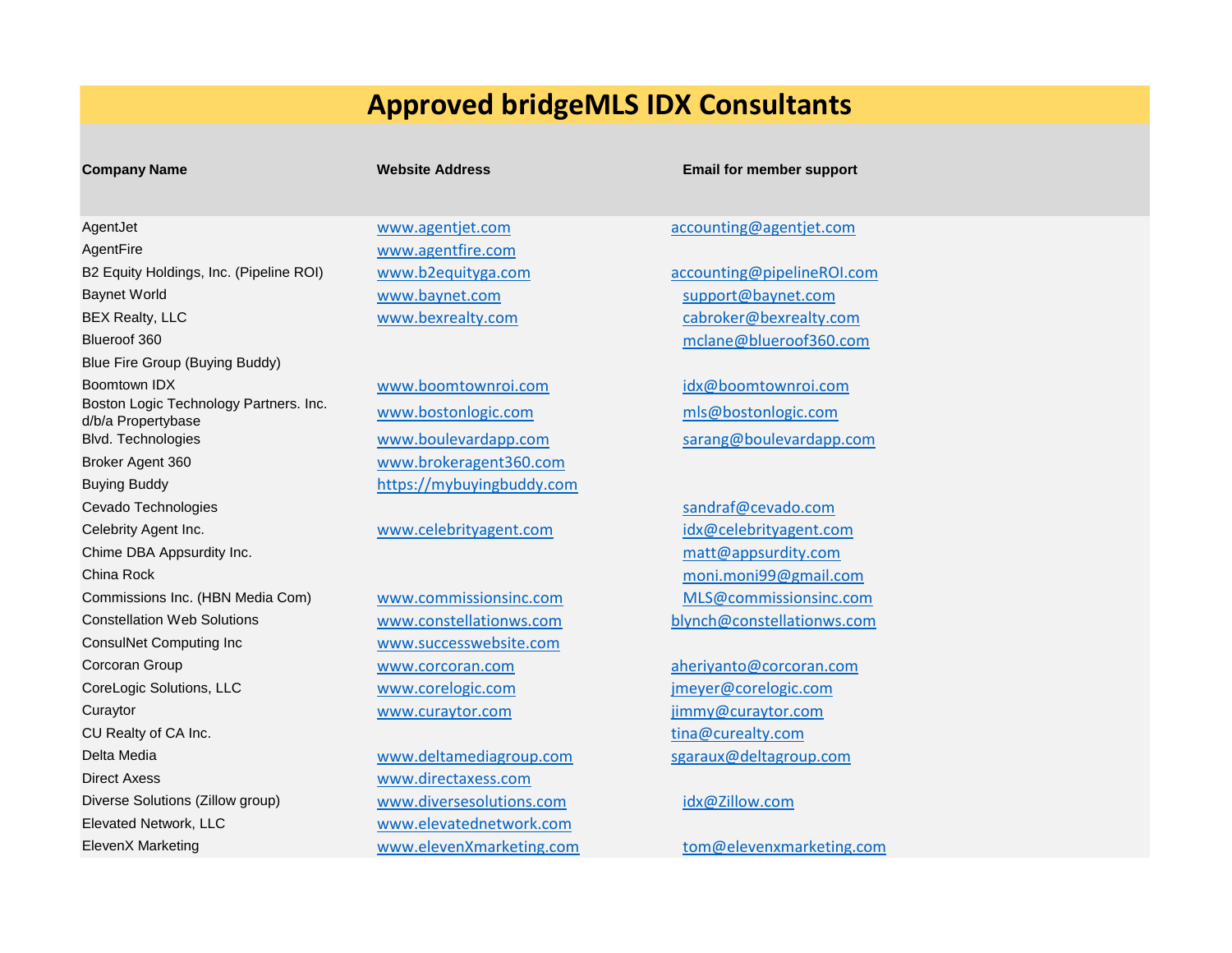Elm Street Technology Estately Inhouse [broker@estately.com](mailto:broker@estately.com) Firepoint Solutions, Inc. [www.firepoint.net](http://www.firepoint.net/) [mls@firepoint.net](mailto:mls@firepoint.net) Glowvega [www.glowvega.com](http://www.glowvega.com/) Gutensite (was Crate Media) [www.gutensite.com](http://www.gutensite.com/) [mls@gutensite.com](mailto:mls@gutensite.com) mls@gutensite.com Hip Web Design & Development Homeasap (NPLAY) [www.homeasap.com](http://www.homeasap.com/) [idx@homeasap.com](mailto:idx@homeasap.com) Home Buyers Marketing II, Inc [www.hbm2.com/](http://www.hbm2.com/) [mlsinfo@hbm2.com](mailto:mlsinfo@hbm2.com) Home Junction, Inc. The Community of the Western Western Western Western Community Community Community Community Community Community Community Community Community Community Community Community Community Community Community Home Smart International [www.homesmart.com](http://www.homesmart.com/) Homeswing.com billing@homeswing.com HouseHunt Inc. [www.househunt.com](http://www.househunt.com/) IDX Themes, LLC [https://idxthemes.com](https://idxthemes.com/) Incom Networking Solutions Inc [www.incomrealestate.com](http://www.incomrealestate.com/) Lebon Real Estate, Inc. [bon@lebonrealesateinc.com](mailto:bon@lebonrealesateinc.com) Lone Wolf RE Technologies [listingdate@lwolf.com](mailto:listingdate@lwolf.com) Luxury Presence [www.luxurypresence.com](http://www.luxurypresence.com/) [aechols@luxurypresence.com](mailto:aechols@luxurypresence.com) Matt Dunlap Watt Dunlap WWW.agentva.com Market Leader, Inc Mobile Real Estate [www.mobilerealestateid.com](http://www.mobilerealestateid.com/) MobilityRE, LLC [www.mobilityre.com](http://www.mobilityre.com/) Neighborhoods.com [john.bray@neighborhoods.com](mailto:john.bray@neighborhoods.com) Net Aspects Inc. [www.netaspects.com](http://www.netaspects.com/)

Huggins Real Estate Group [www.hugginsrealestategroup.org](http://www.hugginsrealestategroup.org/) IDC Global, Inc. [www.idc.com](http://www.idc.com/) [rets@idcglobal.com](mailto:rets@idcglobal.com) IDX inc. [www.idxbroker.com](http://www.idxbroker.com/) [info@idxbroker.com](mailto:info@idxbroker.com) iHomefinder [www.ihomefinder.com](http://www.ihomefinder.com/) [idxapproval@ihomefinder.com](mailto:idxapproval@ihomefinder.com) iHouseweb [www.ihouseweb.com](http://www.ihouseweb.com/) [support@ihouseweb.com](mailto:support@ihouseweb.com) Ingenious Tech Solutions [www.ingenioustechnologies.com](http://www.ingenioustechnologies.com/) Kunversion, LLC [www.insiderealestate.com](http://www.insiderealestate.com/) [idxadmin@insiderealestate.com](mailto:idxadmin@insiderealestate.com) Listing Village LLC [www.listingvillage.com](http://www.listingvillage.com/) [support@listingvillage.com](mailto:support@listingvillage.com) ListReports Inc [www.lisreports.com](http://www.lisreports.com/) [mls@listreports.com](mailto:mls@listreports.com)

Money Tree Lead Systems LLC [www.moneytreeleadsystems.com](http://www.moneytreeleadsystems.com/)

Homes Media Solutions LLC [www.homes.com](http://www.homes.com/) [mlscompliancygroup@homes.com](mailto:mlscompliancygroup@homes.com)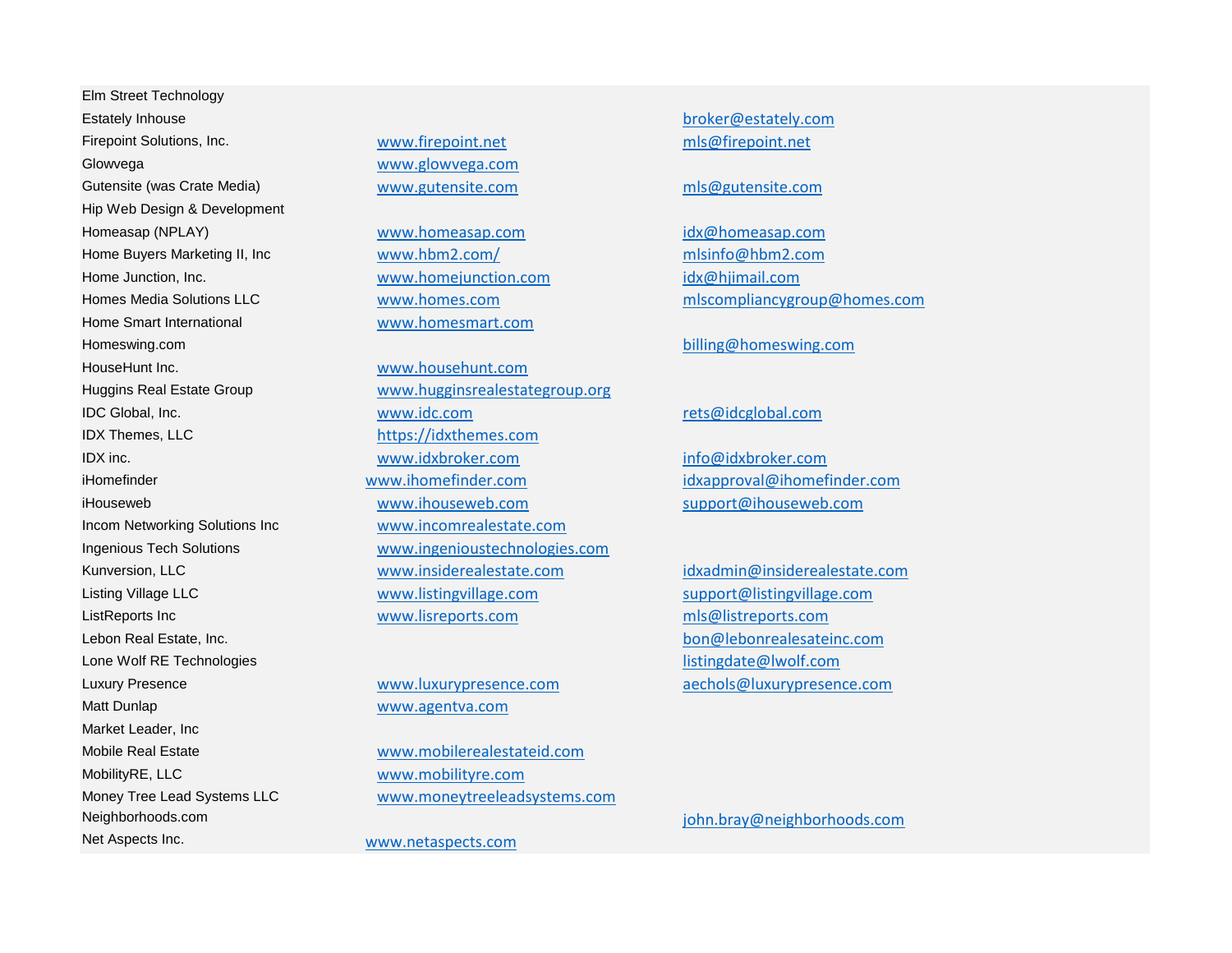New Home Page LLC [www.newhomepage.com](http://www.newhomepage.com/) NextHome, Inc. [www.nexthome.com](http://www.nexthome.com/) NIT eConsulting [www.niteconsulting.com](http://www.niteconsulting.com/) OPN Connect [billing@opnconnect.com](mailto:billing@opnconnect.com) Owners.com [www.owners.com](http://www.owners.com/) Panosys Consulting LLC [www.panosys.com](http://www.panosys.com/) Philus Technology, Inc. [www.philustech.com](http://www.philustech.com/) Placester [www.placester.com](http://www.placester.com/) [hbehnke@placester.com](mailto:hbehnke@placester.com)  PMZ Real Estate [www.pmz.com](http://www.pmz.com/) Propertyminder [www.propertyminder.com](http://www.propertyminder.com/) [gayla@propertyminder.com](mailto:gayla@propertyminder.com) Reali [www.reali.com](http://www.reali.com/) Realty logik [www.realtylogik.com](http://www.realtylogik.com/) Redoak Inhouse [vanessa@redoakrealty.com](mailto:vanessa@redoakrealty.com) Senstic [www.senstic.com](http://www.senstic.com/) Seventy3, LLC mission and the company of the company of the company of the company of the company of the company of the company of the company of the company of the company of the company of the company of the company of t Shivark [www.shivarksolutions.com](http://www.shivarksolutions.com/) Sierra Interactive [www.sierrainteractive.com](http://www.sierrainteractive.com/) [rets@sierrainteractive.com](mailto:rets@sierrainteractive.com) Smarter Agent [www.smarteragent.com](http://www.smarteragent.com/) [data@smarteragent.com](mailto:data@smarteragent.com) Superlative, Inc. [www.superlative.com](http://www.superlative.com/) [mlsforms@superlative.com](mailto:mlsforms@superlative.com) Tanya Gygi Self [ajohnson@caldecott.com](mailto:ajohnson@caldecott.com) The House Club [www.thehouseclub.com](http://www.thehouseclub.com/) TORCHx [www.torchx.com](http://www.torchx.com/) Total Expert, Inc [www.totalexpert.com](http://www.totalexpert.com/)

Real Geeks [www.realgeeks.com](http://www.realgeeks.com/) [support@realgeeks.com](mailto:support@realgeeks.com) Realbird [www.realbird.com](http://www.realbird.com/) [info@realbird.com](mailto:info@realbird.com) Realty World Northern CA [www.realtyna.com](http://www.realtyna.com/) [tei@nexthome.com](mailto:tei@nexthome.com)

Tigerlead Solutions [www.tigerleadsolutions.com](http://www.tigerleadsolutions.com/) [support@tigerlead.com](mailto:support@tigerlead.com) Torii Inc [www.toriihomes.com](http://www.toriihomes.com/) [james@toriihomes.com](mailto:james@toriihomes.com) Touchpoint Systems Inc. The Control of the WWW.windowvisionusa.com [naabjay@gmail.com](mailto:naabjay@gmail.com)

Prudential RE And relocation [melaniejasek@hsfranchise.com](mailto:melaniejasek@hsfranchise.com) Real Estate Digital LLC (RED) [www.realestatedigital.com](http://www.realestatedigital.com/) [larry.ross@realestatedigital.com](mailto:larry.ross@realestatedigital.com) Real Estate Webmasters [www.realestatewebmasters.com](http://www.realestatewebmasters.com/) [idx@realestatewebmasters.com](mailto:idx@realestatewebmasters.com)

Reliance Network [www.reliancenetwork.com](http://www.reliancenetwork.com/) [datasupport@reliancenetwork.com](mailto:datasupport@reliancenetwork.com)

Top Producer (Move Sales Inc.) [www.topproducer.com](http://www.topproducer.com/) [mlssupport@topproducer.com](mailto:mlssupport@topproducer.com)